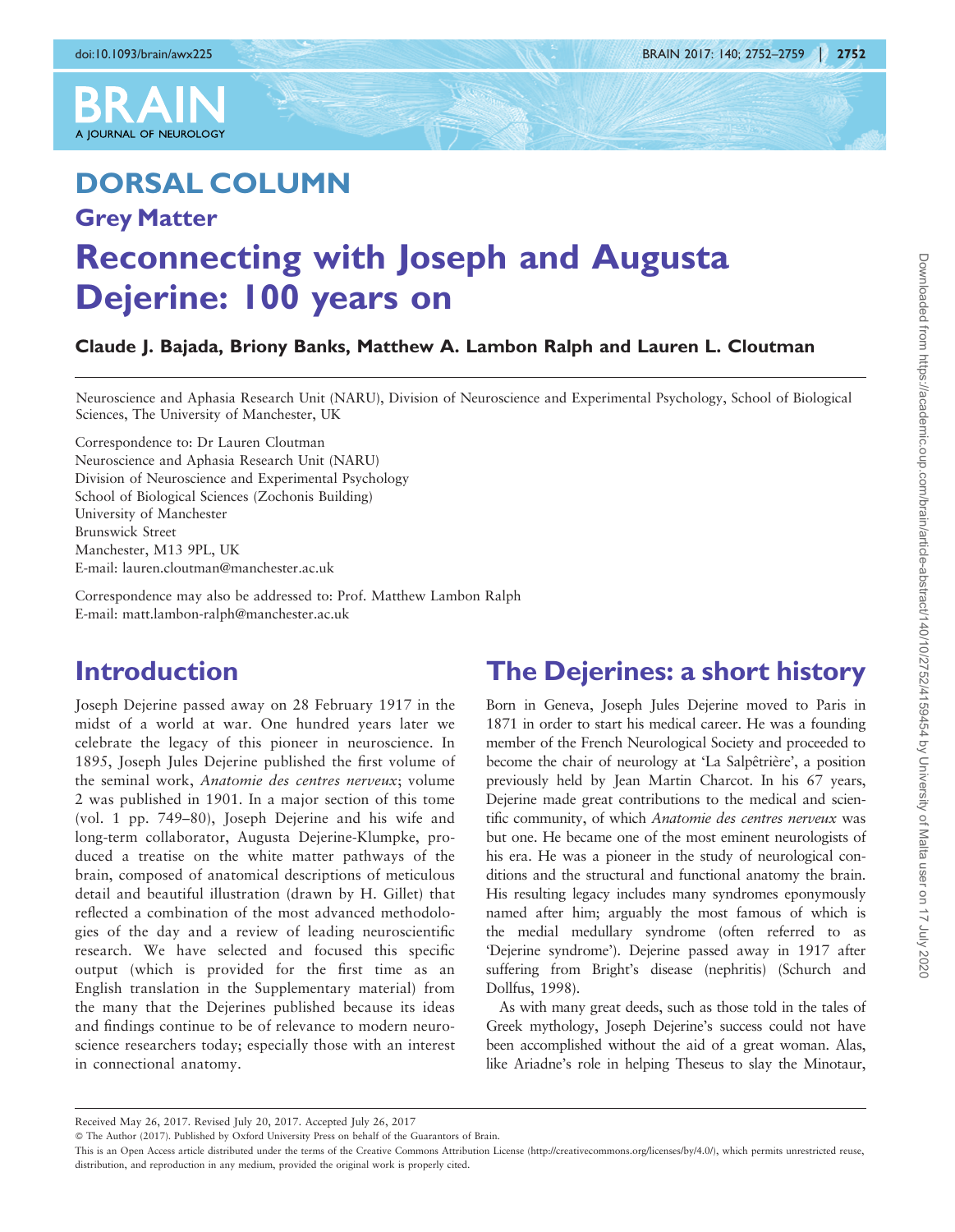the role of Dejerine's wife and long-term collaborator, Augusta Dejerine-Klumpke, has also often been overshadowed by that of her husband. Augusta Dejerine-Klumpke was a great neurologist in her own right who, in her husband's words, 'collaborated assiduously' with him in the preparation of their masterpiece Anatomie des centres nerveux (Fig. 1). Augusta Marie Dejerine-Klumpke was born in San Francisco in 1859. She moved to Switzerland when she was 11 and eventually to Paris. Here she pursued her medical studies and became the first female 'Interne des Hopitaux' in France. Like her husband, Dejerine-Klumpke made a lasting impression within the field of medicine and was bestowed several honours for her work. Indeed, every medical student will be familiar with her for a syndrome that arises from damage to the inferior roots of the brachial plexus; the famous Klumpke's palsy. She passed away 10 years after her husband, in 1927 [\(Schurch and Dollfus,](#page-7-0) [1998\)](#page-7-0).

The Dejerines lived in a golden age for neurology, studying and working alongside, but not always in harmony with, some of the great masters of the time including Charcot, Pierre Marie and Vulpian. They published many works in their career but none as grand as their master work, the two-volume Anatomie des centres nerveux.

# A golden age for white matter neuroanatomy

The 19th century was a time of prolific work in connectional neuroanatomy. It was the era during which most of the white matter fasciculi known today were first dissected and described. It was also the time during which Paul Broca suggested that higher cognitive functions could be localized within the cortex, and Carl Wernicke proposed the first network approach to functional neuroanatomy. This



Figure 1 Joseph Jules Dejerine and his wife Augusta Dejerine-Klumpke. ©Wellcome Library London.

connectional approach posited that (i) regions associated with specific cognitive functions dynamically interacted with one another to produce a more complex function; and (ii) resultantly, higher cognitive impairment resulted not only from damage to cortical regions but also to the connections between them. This concept was expanded upon by Dejerine in his view on pure alexia, which he conceptualized as a disconnection syndrome [\(Dejerine, 1892](#page-7-0)). It is worth noting, however, that Wernicke disagreed with the Dejerines' view since it required the higher function of reading to be cortically localized to a 'visual verbal centre' within the angular gyrus ([Catani and ffytche, 2005](#page-7-0)).

With the relatively recent emergence of diffusion MRI and related tractography techniques, modern neuroscience has been reconnecting with the work of the 19th century masters. A search of current literature will reveal a rapidly increasing interest in the association of specific cognitive functions to the white matter tracts of the brain. Despite the plethora of functional association studies, there remain many controversies surrounding the origin, course, termination and even sometimes the very existence of these tracts [\(Bajada](#page-7-0) et al., [2015\)](#page-7-0). Understanding the structure of the white matter that forms the brain's circuitry remains an important goal for researchers who are interested in elucidating the brain's function, as well as clinicians who would like to predict a patient's outcome when a lesion occurs in one of these fasciculi or to avoid long-term deficits after neurosurgery [\(Duffau, 2015](#page-7-0)).

With this in mind, and at such a poignant time as the 100th anniversary of the passing of Joseph Dejerine, we highlight the legacy of two pioneers in the subject and revive their descriptions of the long association fasciculi of the cerebral cortex. These descriptions were based on an in-depth study of the white matter of the human brain, based on a convergence of methodologies available at the time including gross dissection, histological preparations, animal experimentation and a thorough contemporary review of known findings. A full translation (from its original French) of the section regarding the Long Association Fasciculi from Anatomie des centres nerveux is made available in the online Supplementary material that accompanies this article. For the remainder of this article we focus upon some of the key themes and findings, highlighting both striking parallels between the original work and modern descriptions, as well as 19th century notions that may have important implications for contemporary basic and clinical neuroscience.

# The long association fasciculi: past and present

The Dejerines described five long association fasciculi, all of which are still discussed in the modern literature, namely the cingulum, uncinate fasciculus, superior longitudinal/arcuate fasciculus, occipito-frontal fasciculus, and the inferior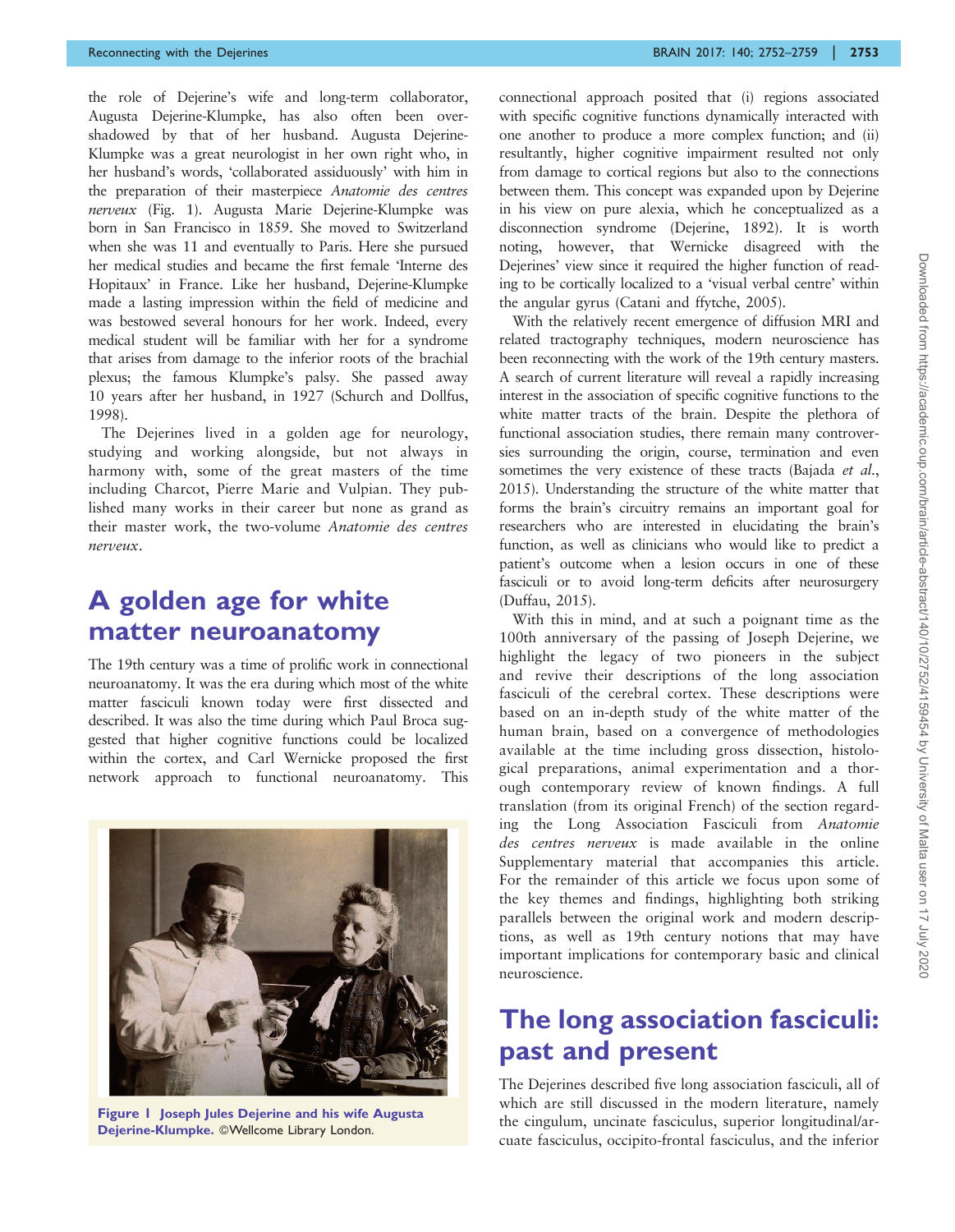longitudinal fasciculus. While we leave the reader to examine the full translation for an in-depth description of the tracts, we explore three key discussion points.

- (i) The first section explores the concept of a multi-component tract; the conglomeration of fibres that underlie different functional networks.
- (ii) The second section focuses on regions of white matter tracts outlined by the Dejerines but subsequently lost to the literature, either in the 19th or 20th century, and some current conceptualizations of these.
- (iii) The third section highlights the Dejerines' contributions to long-standing debates, some of which are still unresolved in the contemporary literature.

Looking with a modern eye (and with modern methods) at the historical anatomical tract descriptions provided by the Dejerines, it is clear that some are incomplete and others inaccurate. However, such assertions could be argued to ring true for some modern anatomical studies of the brain's major white matter tracts, and much of Dejerine's work still holds true today. In addition, their descriptions offer an insight into the thoughts of two 19th century experts on topics that are still discussed and debated today.

#### What (little) tracts are made of

Tracts can be conceptualized in one of two different ways, each of which can be likened to the wiring within a house. The first conceptualization posits that a tract is composed primarily of fibres that emerge from the same subregion, continue together along a single path and then terminate in the same destination. This is very much like the power cord of an electrical appliance through which positive, negative and earth wires travel together, therein providing the conduit from the power supply to the appliance. The second conceptualization, and the one promoted by the Dejerines in their anatomical descriptions (although they were not the first to do so), views a tract as a collection of fibres, from different sources and potentially carrying different information, which have been amalgamated together within a confined, shared neuroanatomical envelope (i.e. the tract). Under this view, a neural fibre may enter and exit a tract at any point along its trajectory. Accordingly, not only is a tract composed of long fibres that directly connect beginning and end points (as per the first conceptualization), but also of shorter fibres that connect the different regions that the tract passes along its trajectory. This second conceptualization is akin to a duct or trunk within a house in which wiring from the kitchen, bathroom, living room, etc. may be bundled together within a small space so they can be made to pass efficiently throughout the house. If one accepts this conception, then single tracts may be involved in very different functional networks. Hence, uncovering tract subcomponents, in

addition to the major tract body, is an important step in understanding the functional associations of each tract. Furthermore, from a clinical neuroscience perspective, this second conceptualization would imply that the exact sequelae of tract damage may vary according to its position along each tract.

Examples of conceiving the tract as a shared neural wiring conduit occur frequently in the Dejerines' descriptions. For example, they describe the cingulum as an arched fasciculus on the medial aspect of the brain, yet note that it is composed of smaller bundles of fibres:

'Dissections show that the cingulum is not formed of fibres that extend the full length of the fasciculus, but of relatively short fibres. These short fibres are curved at both ends to penetrate white matter of the surrounding gyri and, for part of their trajectory, constitute the cingulum of Burdach.'

Likewise, the Dejerines' conceptualization of the occipitofrontal fasciculus, the arcuate fasciculus and the inferior longitudinal fasciculus reinforces the idea of a tract as a multi-component shared conduit. For example, they describe the occipitofrontal fasciculus as one that 'like all long association fasciculi, it is formed of fibres of unequal length that only belong to the occipito-frontal fasciculus for part of their trajectory'. The Dejerines described the arcuate fasciculus as a tract that is almost entirely composed of short fibres that connect nearby gyri, none of which traverse the entire course of the tract. Once again, although current evidence points to long range fibres being present within the arcuate fasciculus, the concept of multiple components remains.

Finally, in their description of the inferior longitudinal fasciculus, the Dejerines inculcate the concept that tracts are made up of fibres of differing lengths including longrange connections:

'Like all long association fasciculi, the inferior longitudinal fasciculus comprises a complex system of fibres of unequal lengths. However, secondary degeneration, resulting from localised cortical lesions of the occipital lobe, has shown us that this fasciculus contains a large number of long fibres whose degeneration can be seen in the white matter of the temporal lobe.'

Although the exact descriptions of many of the association fasciculi have been challenged by later evidence (and indeed, continue to be revised and refined), the concept of a tract comprising fibres of multiple lengths remains firm.

#### Lost and found

In the 19th century, anatomists primarily performed dissections and microscopic sections on post-mortem human brains. In contrast, much late 20th century neuroanatomical work used axonal tracer studies in non-human primates, or more advanced neuroimaging techniques.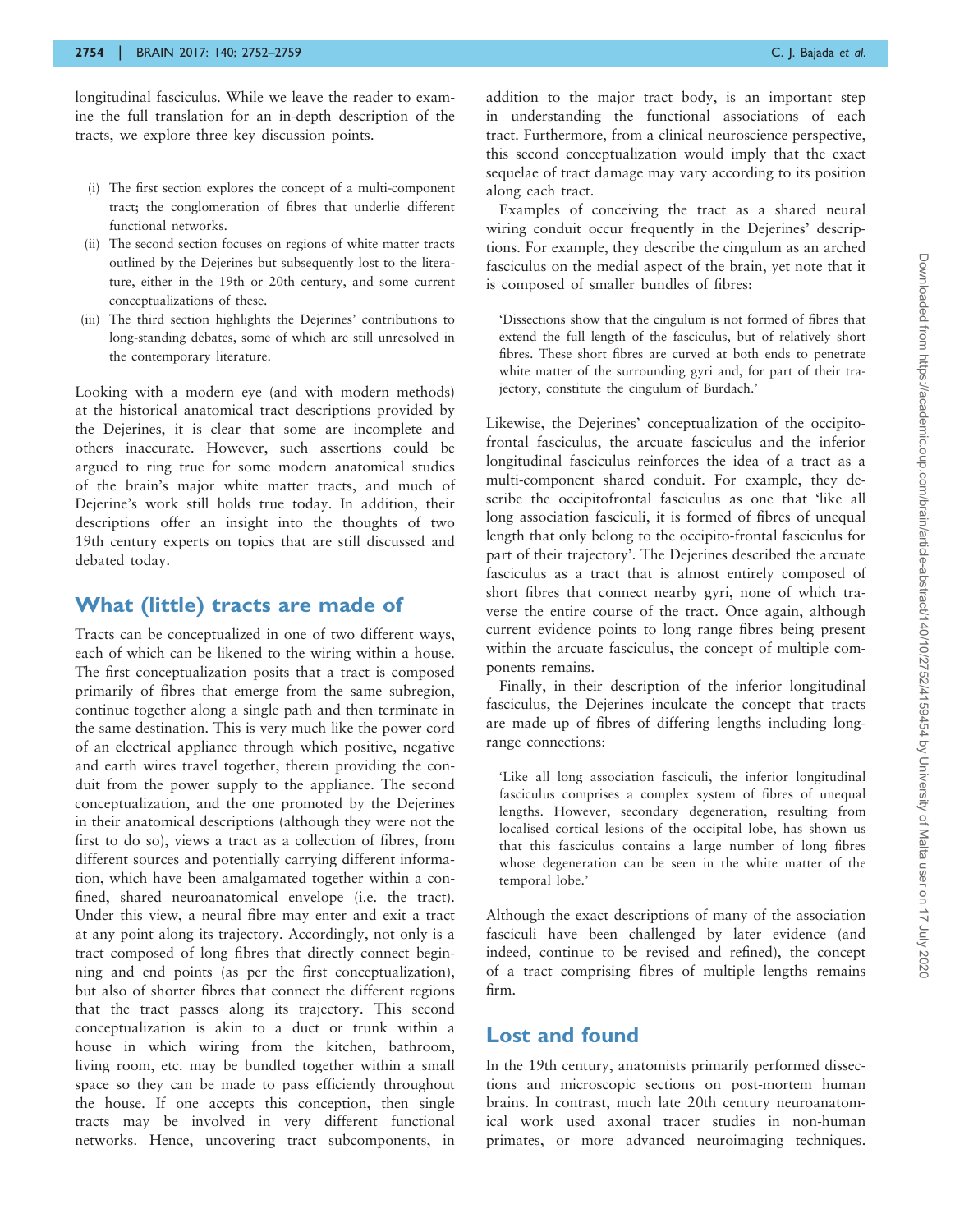Reconnecting with the Dejerines BRAIN 2017: 140; 2752–2759 | 2755

This difference in both methodology and/or species has contributed to discrepancies and disagreements in the literature regarding the composition of some of the main association tracts. This has led to key fibre bundle components delineated by the Dejerines' historical work being lost and rediscovered by modern neuroscience, as well as components overlooked by the Dejerines being found.

Using modern in vivo diffusion MRI tractography techniques, contemporary neuroscientists have re-examined many of the tracts originally discussed in both the 19th century dissection and the 20th century tract tracing literature, rediscovering the multi-element nature of key association tracts. For example, the Dejerines conceptualized the cingulum as being composed of a series of comparatively short-range tract subcomponents. [Jones](#page-7-0) et al[. \(2013\)](#page-7-0) reconstructed the cingulum and demonstrated that is composed of fibres of different lengths and several subcomponents, such as the subgenual, retrosplenial and parahippocampal subdivisions. Figure 2 depicts a comparison of the cingulum as described by the Dejerines and the modern delineation of the tract. However, while the multi-component nature of the cingulum has been rediscovered by modern neuroscience, it is also true to say that the long-range fibres, which also comprise the cingulum, were originally 'lost' by the Dejerines and have now been 'found'.

The inferior longitudinal fasciculus provides another example of modern tractography revisiting questions from the 19th and 20th century. The tract has a complex history and has, at various times, been conceptualized as either a single long tract or an occipitotemporal stream of short fibres connecting nearby gyri. During the 19th century, the great anatomists such as Charcot and Meynert believed that the inferior longitudinal fasciculus only had a projection fibre component (i.e. was not implicated in the cortical inter-regional connectivity underpinned by the association tracts). More recently, [Tusa and](#page-7-0) [Ungerleider \(1985\)](#page-7-0) posited that the pathway connecting the occipital and temporal cortices consisted only of a series of U fibres, 'losing' (or rather positing the elimination of) the tract altogether in favour of an occipitotemporal projection system. This is in stark contrast to the Dejerines' description of the inferior longitudinal fasciculus as a trough-like tract that hugs the lateral ventricle connecting the occipital lobe to the temporal pole (see Supplementary material for an in-depth description). Indeed, modern descriptions now describe the multiple elements of the inferior longitudinal fasciculus ([Fig. 3\)](#page-4-0). One component comprises the core long fibre that is often thought of as the inferior longitudinal fasciculus, while the other component contains the groups of short fibres originally described by [Tusa and Ungerleider \(1985\)](#page-7-0) that follow its course, connecting nearby gyri together (Catani et al.[, 2003\)](#page-7-0).

In the spirit of tracts being lost and found, most descriptions of the uncinate faciculus note a narrow U-shaped





Figure 2 The cingulum. Top: Reconstruction using MRI diffusion tractography of the entire cingulum (yellow), and its subdivisions as identified by Jones et al[. \(2013\)](#page-7-0). Bottom: Illustration by Gillet from Anatomie des centres nerveux depicting several subcomponents of the cingulum as described by the Dejerines; coloured circles highlight the different subcomponents of the cingulum roughly corresponding to the coloured components in Jones et al[. \(2013\)](#page-7-0).

tract that connects the temporal pole to the orbitofrontal cortex. While this is one aspect of the uncinate that was described by the Dejerines, their uncinate fasciculus was a tract of greater complexity:

'the innermost fibres of this fasciculus are as arced as the U-fibres that line the bottom of sulci; it is this pronounced curvature that earned it the name uncinate fasciculus. However, it is only the innermost fibres that possess such a pronounced curvature. The further away the fibres are from the anterior perforated substance (and this therefore concerns the more lateral fibres of the fasciculus), the less curved they become, so much so that the very end fibres are not only straight but are curved in the opposite direction.'

Recently, Hau et al[. \(2017\)](#page-7-0) revisited the uncinate fasciculus using both dissection techniques and tractography. They rediscovered the posterior aspect of the uncinate fasciculus and used cluster analysis to define five subcomponents of the tract. As can be seen in [Fig. 4,](#page-5-0) the uncinate fasciculus described by Hau et al[. \(2017\)](#page-7-0) mirrors the 19th century description by the Dejerines. While it is important to acknowledge that like all techniques, tractography is subject to a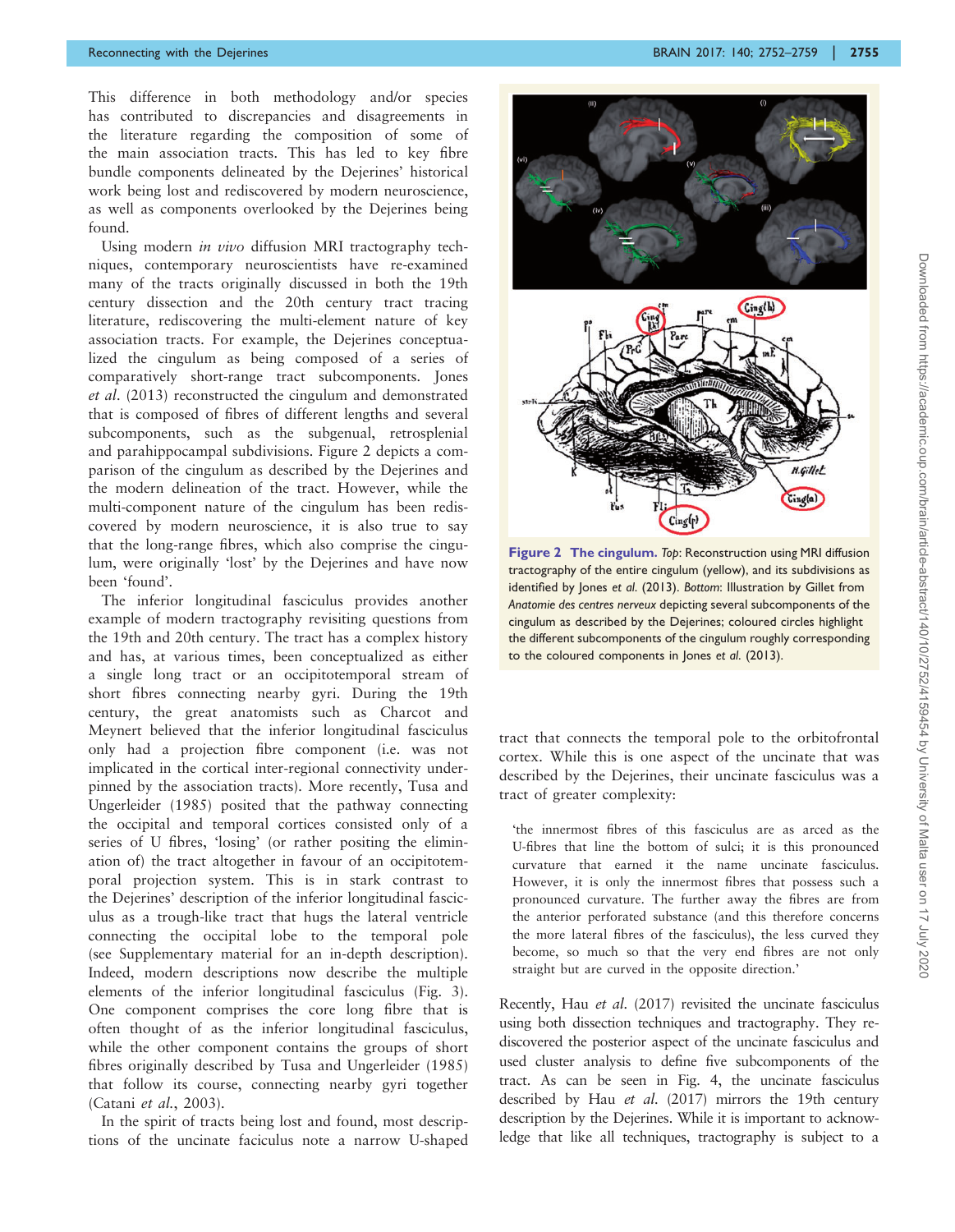<span id="page-4-0"></span>

Figure 3 The inferior longitudinal fasciculus and the occipito-temporal projection system. Top: A modern reconstruction of the long-range fibres within the inferior longitudinal fasciculus alongside its U-fibre stream as delineated by [Catani](#page-7-0) et al. [\(2003\).](#page-7-0) Reproduced with permission of Oxford University Press. Bottom: A depiction of the inferior longitudinal fasciculus as described by the Dejerines in Anatomie des centres nerveux.

degree of potential error by way of false positive (and false negative) fibres, nevertheless, this rediscovery of a posterior (C1) component of the uncinate fasciculus reignites a conundrum in the literature as to whether the temporofrontal fibres that are held within this subcomponent constitute an independent tract, form part of the inferior-fronto-occipital fasciculus, are a subcomponent of the uncinate fasciculus, or—as indicated by the Dejerines—are a continuous, graded retroflexing of the uncinate fibres.

Indeed, more than one possibility may be correct: it may be that the posterior component of the uncinate may be both a curving of uncinate fibres as well as part of the inferior fronto-occipital fasciculus, as highlighted in the description provided by [Gloor \(1997\):](#page-7-0)

'[the occipito-frontal fasciculus] becomes closely associated with the most compact portion of the uncinate fasciculus, the two forming a double fan. The fasciulus occipito-frontalis inferior can thus be envisaged as representing a dorsal extension of the fronto-temporal associational system that forms the uncinate fasciculus.'

#### The debate goes on

While some descriptions of the white matter anatomy found in Anatomie des centres nerveux will be familiar to the modern reader, many are steeped in controversy. The following section is devoted to the tracts that have stirred up debate in both the modern and the historical literature. Many of the tracts already described have been debated, discussed and redefined throughout history. However, some remain more controversial than others.

The occipito-frontal fasciculus [\(Fig. 5\)](#page-6-0) is a tract of particular contention [\(Schmahmann and Pandya, 2007](#page-7-0)). While first reportedly described by Forel and Onufrowicz in acallosal patients, the modern consensus is that this original description was of a heterotopic callosum rather than the fronto-occipital fasciculus (Forkel et al.[, 2014\)](#page-7-0). As such, the Dejerines are often credited as the first to describe an actual front-occipital fasciculus ([Schmahman and Pandya, 2006](#page-7-0)). The modern literature, however, often refers to the Dejerines' occipito-frontal fasciculus as the superior fronto-occipital fasciculus. This contrasts with a fasciculus that also connects the occipital lobe to the frontal lobe but which courses ventrally through the extreme capsule complex, and is often referred to as the inferior fronto-occipital fasciculus. Not all researchers, however, agree with this distinction, arguing that the occipito-frontal fasciculus of Dejerine is the only true fasciculus connecting these two lobes ([Schmahmann and Pandya, 2007\)](#page-7-0). In contrast, others maintain that the Dejerines' occipito-frontal fascic-ulus is not an actual tract (Türe et al.[, 1997](#page-7-0)), or posit that the superior fronto-occipital fasciculus is an 'occipital extension' of the superior longitudinal fasciculus ([Forkel](#page-7-0) et al.[, 2014](#page-7-0)). Furthermore, there has also been discussion as to whether the superior fronto-occipital fasciculus and the subcallosal bundle of Muratoff are the same tract, as implied by the Dejerines, or whether they are two separate bundles [\(Schmahman and Pandya, 2006\)](#page-7-0). The occipitofrontal fasciculi, both superior and inferior, remain two of the modern neuroscience's most often debated tracts.

#### Nobody's perfect

The brain is a complex structure and to date there has been no way to provide a truly objective, error-free description of its structure. Thus, anatomists of different eras may decide to give alternative names for the same structure, or may decide that the distinction is important. For example, the Dejerines used the terms arcuate fasciculus and superior longitudinal fasciculus interchangeably while modern neuroscientists make a distinction.

Furthermore, both classical dissection techniques as well as modern MRI techniques are error prone and user-dependent. Indeed, the challenges of white matter dissection may explain why the Dejerines' description of the arcuate fasciculus (and other tracts), differs from modern conceptualizations that have brought together complementary evidence from a range of sources including tract tracer,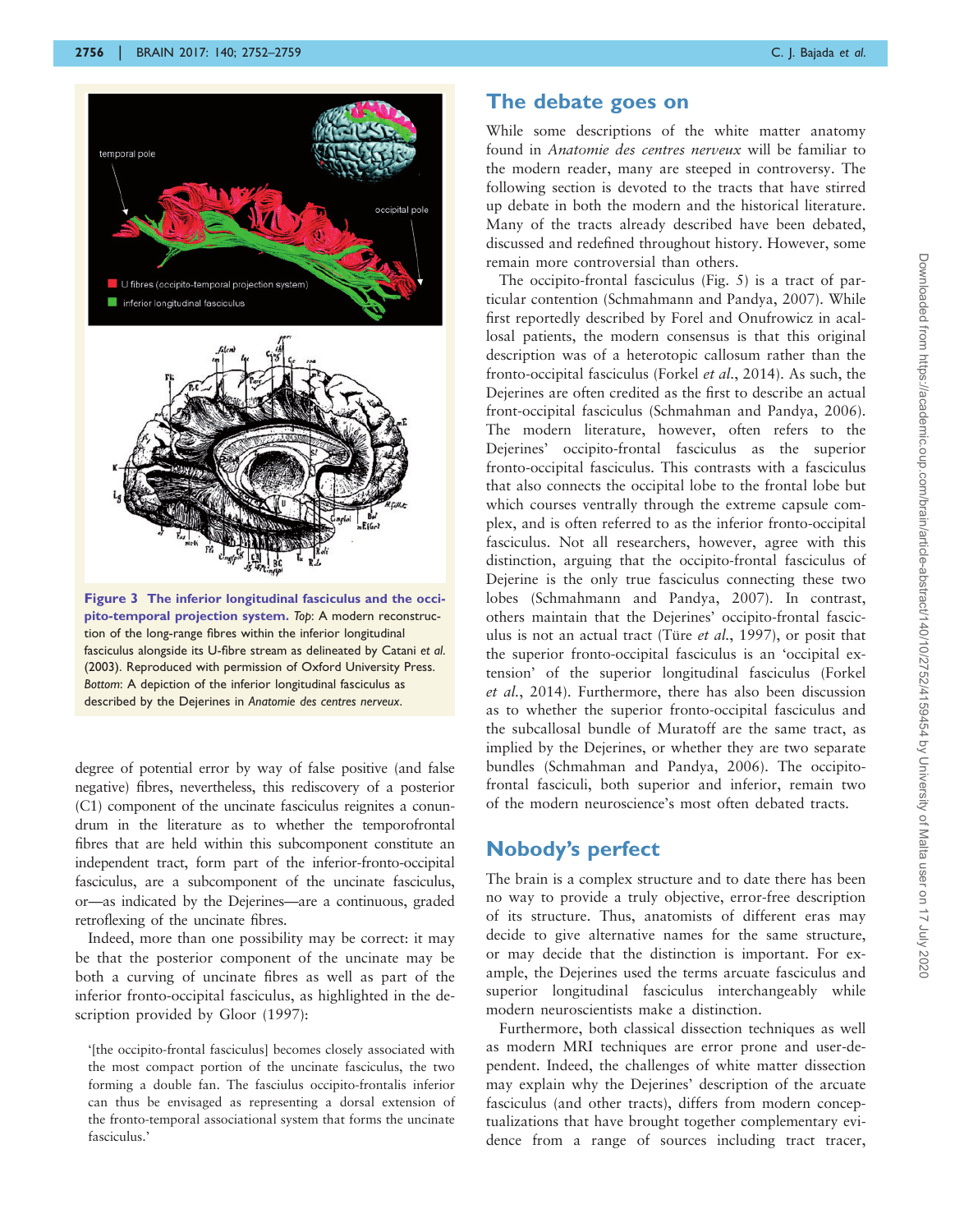<span id="page-5-0"></span>

Figure 4 The uncinate fasciculus. Top: A reconstruction of the uncinate fasciculus by Hau et al. [\(2017\)](#page-7-0). The different colours represent the graded retroflexing subcomponents of the tract. Reproduced with permission of Springer-Verlag Berlin-Heidelberg via Copyright Clearance Center. Bottom: An image from Anatomie des centres nerveux of the uncinate fasciculus (Fu) as described by the Dejerines. Note the similarities between the old and modern depictions.

electrophysiology, modern blunt dissections and tractography experiments. According to the Dejerines description:

'The arcuate fasciculus appears to be composed of short association fibres that connect together two neighbouring gyri. Its deep layers, particularly those in contact with the external capsule, only contain a few longer fibres which, skipping over a gyrus, connect together two gyri a little further apart. But the arcuate fasciculus does not appear to contain fibres, of any length, that connect two distant lobes. In fact, we have seen several times, using a series of microscopic sections, that when the arcuate fasciculus or superior longitudinal fasciculus of Burdach is included in an old cortical lesion, there is hardly any degeneration of fibres beyond the immediate vicinity of the original source.'

This description of the arcuate fasciculus as a collection of very short association fibres is in stark contrast to the modern view of the tract as a long-range connective pathway ([Fig. 6](#page-6-0)). While individual components of the arcuate fasciculus are now recognized, including two 'short' components connecting posterior temporal to parietal and parietal to frontal regions, unlike the arcuate of the Dejerines, the tract is now considered to include an additional long component that courses through the entire fasciculus dir-ectly connecting frontal and temporal areas ([Catani](#page-7-0) et al., [2005](#page-7-0)).

# Reconnecting to the lasting legacy of the Dejerines

Aside from contending with archaic and occasionally cumbersome sentence structure, reading through the chapter on the long association fasciculi by Joseph and Augusta Dejerine feels almost modern, with some aspects being very familiar: they approached the subject by examining it through multimodal and convergent methodologies, and anatomy was often discussed in the context of the function that it underpins.

The MRI revolution in human neuroscience has opened the possibility of the widespread, repeated, in vivo study of human white matter, since we are now free from a reliance on the availability of post-mortem specimens. However, rarely does any advance come without its own challenges and limitations. Indeed, the easy availability of data can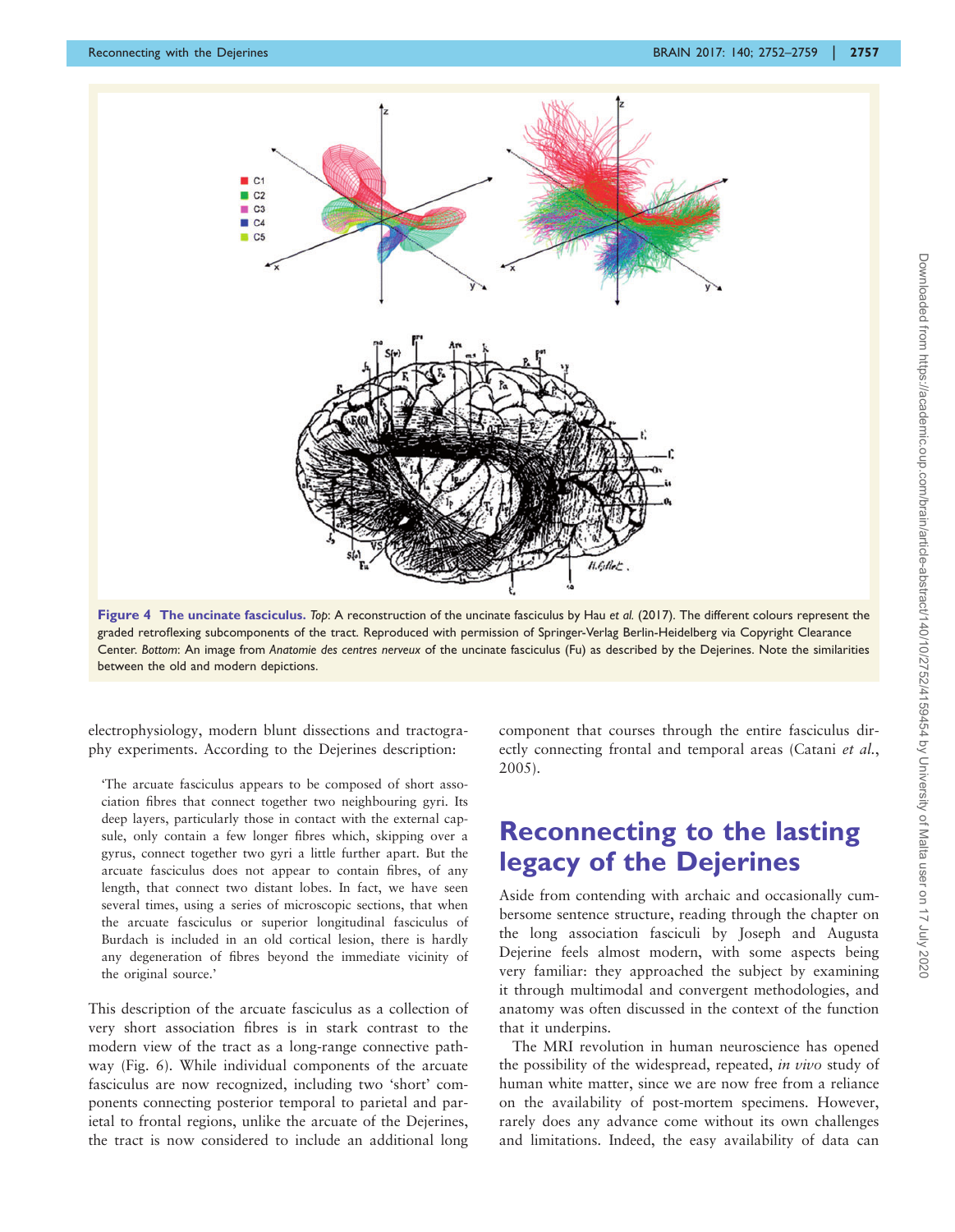<span id="page-6-0"></span>

Figure 5 An image from Anatomie des centres nerveux of the occipito-frontal fasciculus.



Figure 6 A tractography reconstruction of the arcuate fasciculus by [Catani](#page-7-0) et al. (2005) that shows three components of the arcuate fasciculus: two short components and one long segment. The superior longitudinal fasciculus is now considered to be separate from the arcuate fasciculus and is itself also subdivided into three components. Reproduced with permission of John Wiley and Sons via Copyright Clearance Center. See [Fig. 4](#page-5-0) for a depiction of the arcuate (Arc) fasciculus as depicted by the Dejerines.

come at the cost of increasing abstraction and the validity of the tractography model is hard to verify. Furthermore, it is rare to find contemporary researchers who have investigated brain structures so thoroughly and systematically as did the Dejerines. Due to the relative dominance of the English language in the modern scientific literature and the relative lack of interest in historical sources, many researchers may not have access to the works of Dejerine (although we must acknowledge the efforts made by some authors to translate other important historical works) [\(Schmahmann and Pandya, 2006](#page-7-0); [Forkel](#page-7-0) et al., [2014](#page-7-0)). Yet, in a field where descriptions and definitions

of structures are of paramount importance, historical perspectives are vital.

While modern explorations of the white matter architecture have evolved from a traditional mapping of the large fibre tracts and their cortical origin/terminations to a more fine-grained delineation of their subdivisions, the focus has still been on the long-range association fibres. With current knowledge and methodological advances, we are now able to begin to explore both the short and long components, as well as their relationship to higher cognitive functions and the pattern of impairments that result when these are affected by different neurological diseases (Jung et al[., 2017](#page-7-0)).

Not only for an increased neuroscientific understanding, but also for a wider, especially clinical, application, the notions of the 19th century fasciculi remain important. These are the white matter bundles that are commonly affected by stroke and other forms of full depth injuries leading to various forms of disconnection syndromes [\(Catani and ffytche, 2005](#page-7-0)). They are also the white matter pathways that neurosurgeons see during surgery, and for which decisions must be made on whether to spare or to cut [\(Duffau, 2015](#page-7-0)).

In these situations, a comprehensive understanding of tract anatomy is essential. While the descriptions made by the Dejerines do not always conform to our modern understanding of tracts, their insights, taken in conjunction with modern evidence are still valuable. At the very least, the two volume Anatomie des centres nerveux is a beautiful and meticulous work which deserves appreciation. The Dejerines are one part of a long history of pioneers in neuroanatomy. In remembering them and their contribution, we can recognize that modern neuroscience is standing on the shoulders of giants.

## Acknowledgement

We thank Ashley Symons for discussions on a previous version of this manuscript.

## Funding

C.J.B. was supported by a DTP studentship from the Biotechnology and Biological Sciences Research Council (BBSRC) (BB/J014478/1). This research was supported by a Medical Research Council (MRC) programme grant (MR/J004146/1) and a European Research Council (ERC) Advanced Grant (GAP: 670428 – BRAIN2MIND\_ NEUROCOMP) to M.A.L.R.

### Supplementary material

Supplementary material is available at Brain online.